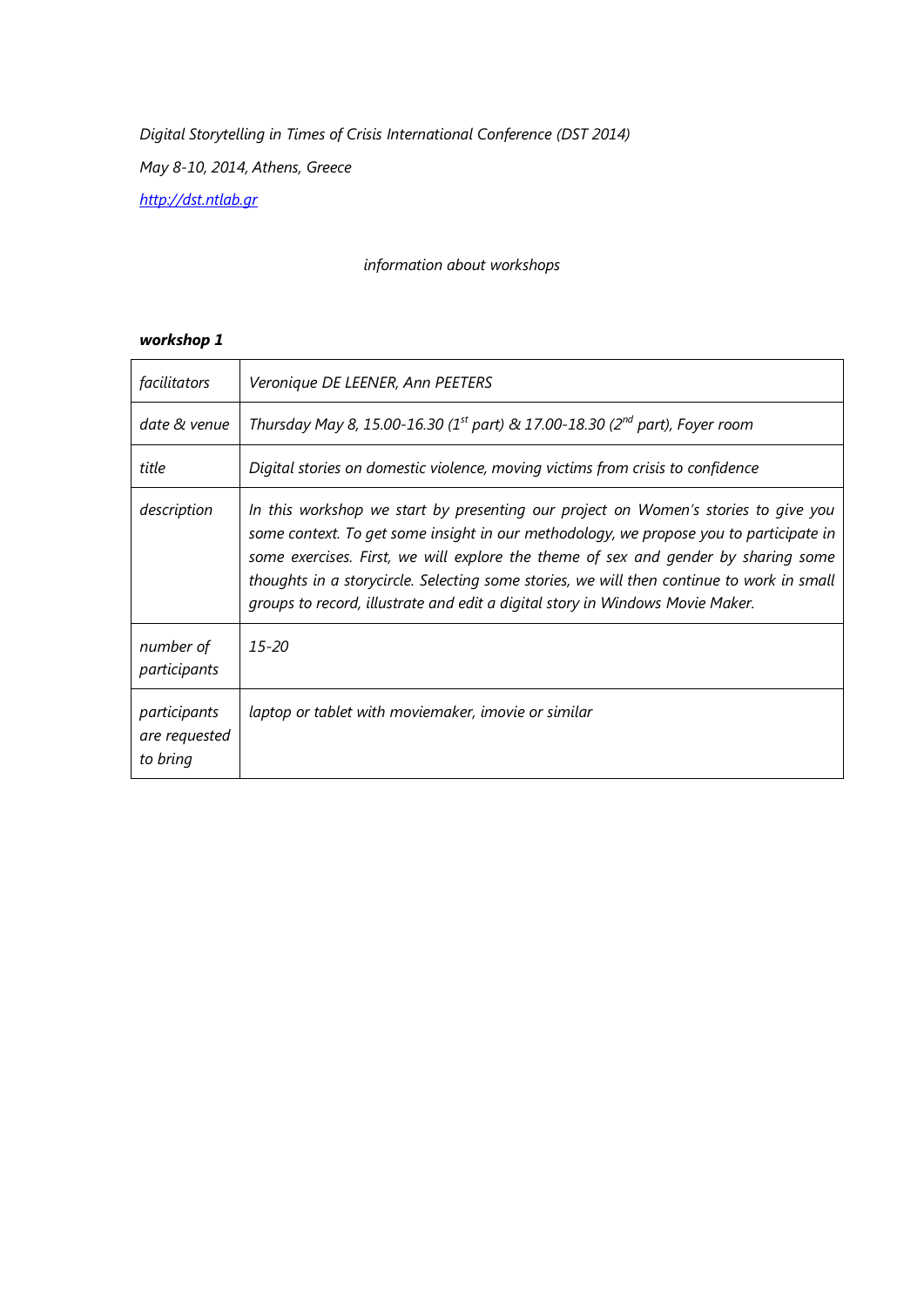# *information about workshops*

| facilitators                              | Matt LEWIS, Mustafa SAKARYA, Emily SEIBERT, Sabrina TIMPERMAN, Lisa SCHENKEL                                                                                                                                                                                                                                                                                                                                                                                                                                                                                                                                                                    |
|-------------------------------------------|-------------------------------------------------------------------------------------------------------------------------------------------------------------------------------------------------------------------------------------------------------------------------------------------------------------------------------------------------------------------------------------------------------------------------------------------------------------------------------------------------------------------------------------------------------------------------------------------------------------------------------------------------|
| date & venue                              | Thursday May 8, 15.00-16.30 (1 <sup>st</sup> part) & 17.00-18.30 (2 <sup>nd</sup> part), 4 <sup>th</sup> Floor room                                                                                                                                                                                                                                                                                                                                                                                                                                                                                                                             |
| title                                     | A Model for Digital Storytelling as Empowerment and Change                                                                                                                                                                                                                                                                                                                                                                                                                                                                                                                                                                                      |
| description                               | In the last four years, Mercy College has developed a digital storytelling movement that<br>empowers young adults, advocates for the neglected and misunderstood, promotes<br>expression of civic responsibility, and teaches students to be active and engaged global<br>citizens. This workshop is divided into six parts. In part one participants learn the<br>avenues to building a digital storytelling movement. In parts two through five<br>participants learn about specific implementations at Mercy College.<br>In part six<br>participants have a chance to raise questions and join a discussion on the information<br>presented. |
| number of<br>participants                 | $15 - 20$                                                                                                                                                                                                                                                                                                                                                                                                                                                                                                                                                                                                                                       |
| participants<br>are requested<br>to bring |                                                                                                                                                                                                                                                                                                                                                                                                                                                                                                                                                                                                                                                 |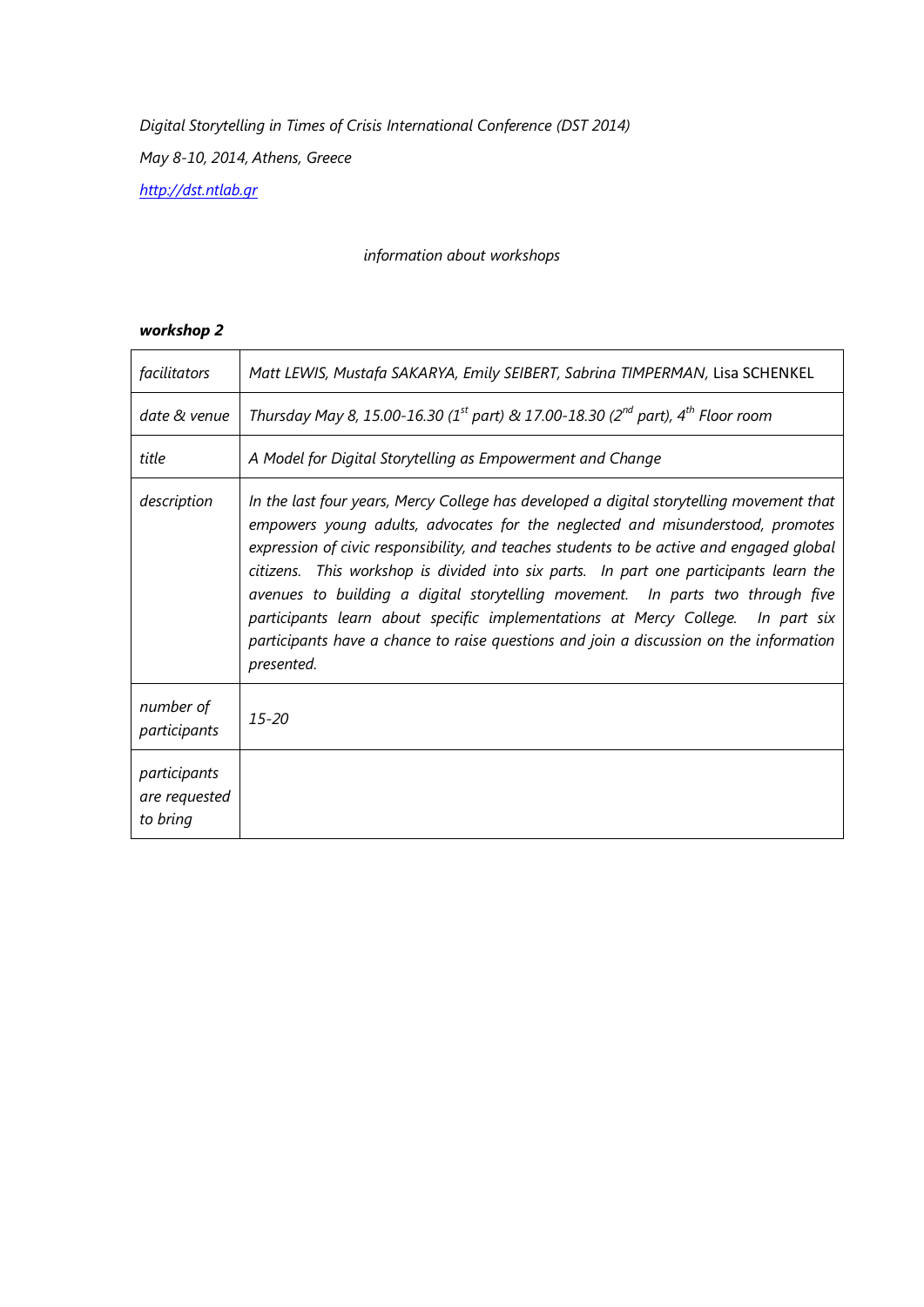# *information about workshops*

| facilitators                              | Veronique DE LEENER, Ann PEETERS                                                                                                                                                                                                                                                                                                                                                     |
|-------------------------------------------|--------------------------------------------------------------------------------------------------------------------------------------------------------------------------------------------------------------------------------------------------------------------------------------------------------------------------------------------------------------------------------------|
| date & venue                              | Friday May 9, 15.00-16.30 (1 <sup>st</sup> part) & 17.00-18.30 (2 <sup>nd</sup> part), Foyer room                                                                                                                                                                                                                                                                                    |
| title                                     | Creating a "digital me" story helping unemployed youngsters to find a job                                                                                                                                                                                                                                                                                                            |
| description                               | We present some of the "Digital Me" stories that were made in our organization and<br>provide some context. Then you discover first hand some methods we use to let<br>participants explore personal traits and skills. This information provides the basis for<br>your own mini animated professional "digital me" resume which you then make with<br>the free online tool Powtoon. |
| number of<br>participants                 | $15 - 20$                                                                                                                                                                                                                                                                                                                                                                            |
| participants<br>are requested<br>to bring | laptop                                                                                                                                                                                                                                                                                                                                                                               |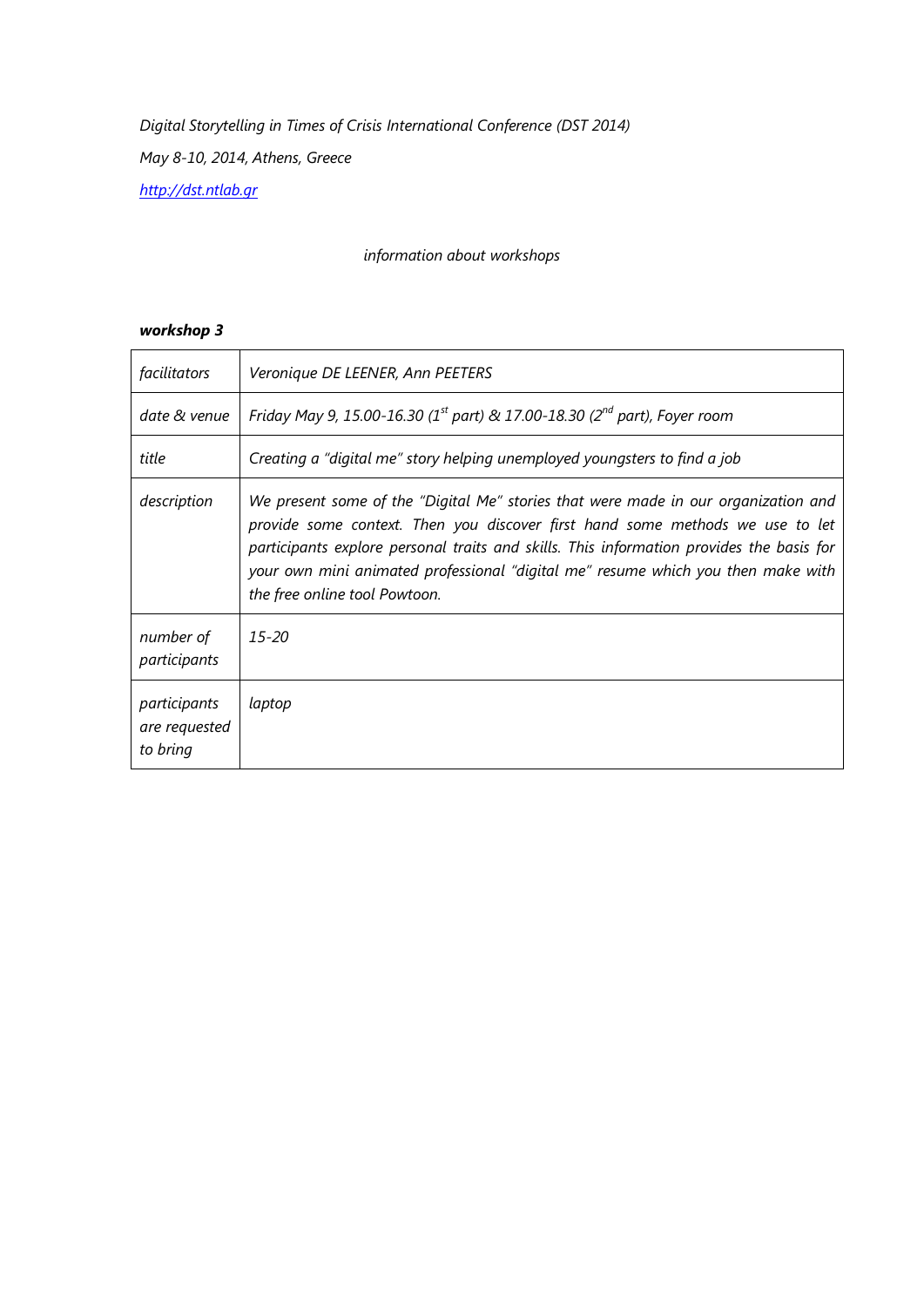*Digital Storytelling in Times of Crisis International Conference (DST 2014)*

*May 8-10, 2014, Athens, Greece*

*[http://dst.ntlab.gr](http://dst.ntlab.gr/)*

# *information about workshops*

| facilitators                              | Amy HILL, Joe LAMBERT                                                                                                                                                                                                                                                                                                                                                                                                                                                                                                                                                                                         |
|-------------------------------------------|---------------------------------------------------------------------------------------------------------------------------------------------------------------------------------------------------------------------------------------------------------------------------------------------------------------------------------------------------------------------------------------------------------------------------------------------------------------------------------------------------------------------------------------------------------------------------------------------------------------|
| date & venue                              | Friday May 9, 15.00-16.30 (1 <sup>st</sup> part) & 17.00-18.30 (2 <sup>nd</sup> part), 4 <sup>th</sup> Floor room                                                                                                                                                                                                                                                                                                                                                                                                                                                                                             |
| title                                     | The Ethics and Process of Using Digital Storytelling to Develop and Share Women's<br><b>Human Rights Narratives</b>                                                                                                                                                                                                                                                                                                                                                                                                                                                                                           |
| description                               | Center for Digital Storytelling Executive Director Joe Lambert will use a combination of<br>didactic and interactive presentation methods to build an understanding among<br>attendees of the core theoretical underpinnings of Silence Speaks, enable attendees to<br>describe key ethical considerations involved in digital storytelling with vulnerable /<br>marginalized communities, and share with attendees specific examples of digital<br>stories, discussion questions, and activities from Silence Speaks' new The Right to Her<br>Story compilation DVD for human rights education and advocacy. |
| number of<br>participants                 | $15 - 20$                                                                                                                                                                                                                                                                                                                                                                                                                                                                                                                                                                                                     |
| participants<br>are requested<br>to bring |                                                                                                                                                                                                                                                                                                                                                                                                                                                                                                                                                                                                               |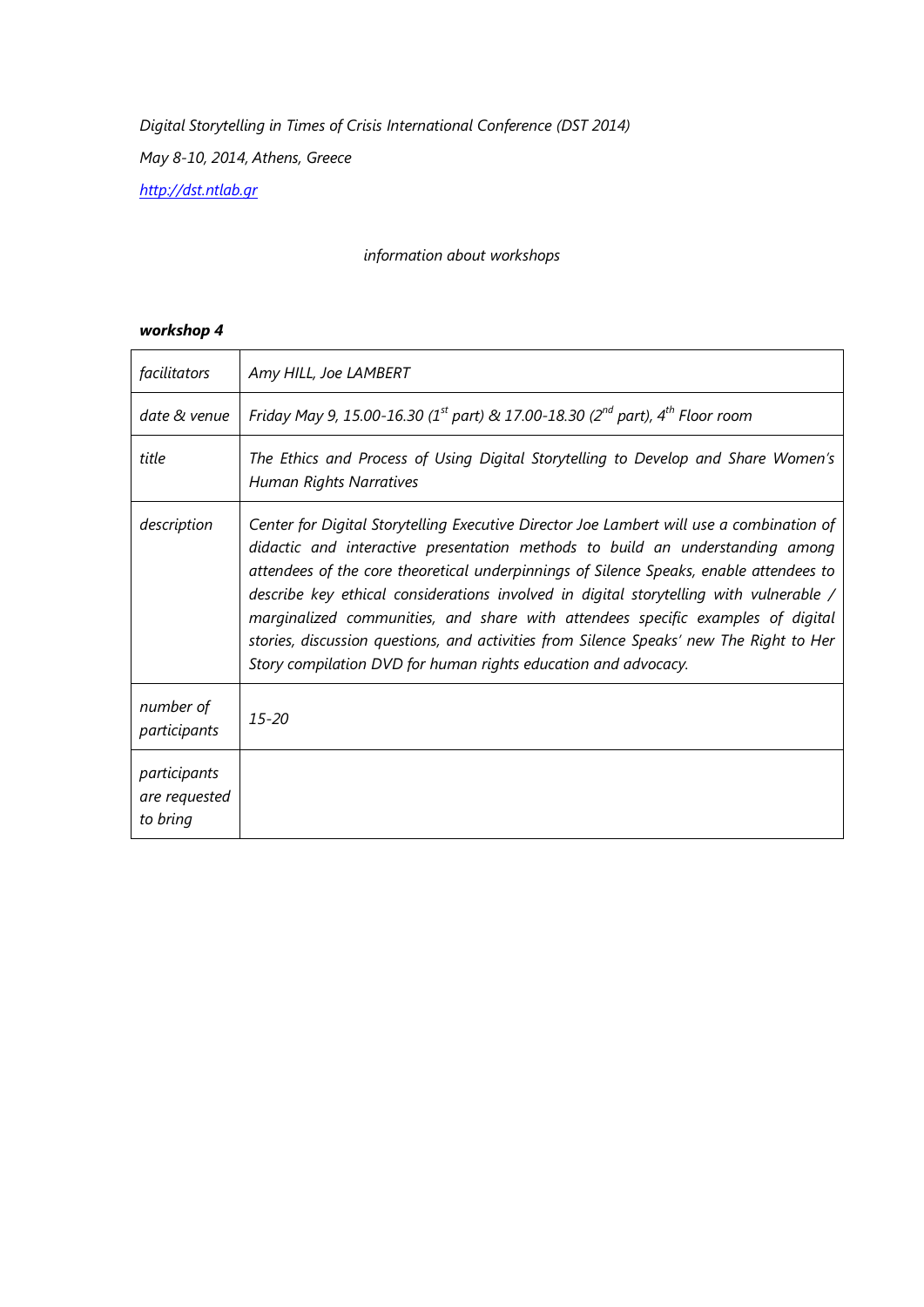# *information about workshops*

| facilitators                              | Ilias KARASAVVIDIS                                                                                                                                                                                                                                                                                                                                                                                                                                                                                                                                                                                                                                                                        |
|-------------------------------------------|-------------------------------------------------------------------------------------------------------------------------------------------------------------------------------------------------------------------------------------------------------------------------------------------------------------------------------------------------------------------------------------------------------------------------------------------------------------------------------------------------------------------------------------------------------------------------------------------------------------------------------------------------------------------------------------------|
| date & venue                              | Friday May 9, 15.00-16.30 (1 <sup>st</sup> part) & 17.00-18.30 (2 <sup>nd</sup> part), 6 <sup>th</sup> Floor room                                                                                                                                                                                                                                                                                                                                                                                                                                                                                                                                                                         |
| title                                     | An Introduction to Color Grading for Digital Storytelling                                                                                                                                                                                                                                                                                                                                                                                                                                                                                                                                                                                                                                 |
| description                               | The present workshop aims to introduce participants to a general color grading<br>workflow for storytelling purposes. The specific objectives include: the representation of<br>digital signal in luminance and chrominance components; main tools for examining<br>luminance and chrominance: histogram, waveform, and vectorscope; changing hue,<br>saturation, and value; making color changes to the whole image (primary color<br>correction); making color changes to specific parts of the image (secondary color<br>correction); and masking (static and animated masks).                                                                                                         |
|                                           | A generic video editing pipeline will be introduced and color grading will be<br>approached within this pipeline. Generally speaking, color grading commences after<br>montage is complete and the image lock stage is reached. Coloring can serve many<br>different purposes and these will be briefly introduced. Examples include but are not<br>limited to the following: emphasizing a specific object/place in the frame (saturation,<br>de-saturation, contrast); matching sequential shots (images or movie clips); applying<br>specific color tints to shots or sequences; using color to evoke certain moods; introduce<br>a certain look and feel; manipulate color and light. |
|                                           | Each topic outlined above will be shortly explained, followed by quick demonstration,<br>and then hands-on practice to achieve the effect.                                                                                                                                                                                                                                                                                                                                                                                                                                                                                                                                                |
| number of<br>participants                 | up to 20 participants maximum                                                                                                                                                                                                                                                                                                                                                                                                                                                                                                                                                                                                                                                             |
| participants<br>are requested<br>to bring | other than basic computer literacy skills, no previous experience in video editing,<br>masking, compositing, or color grading required                                                                                                                                                                                                                                                                                                                                                                                                                                                                                                                                                    |